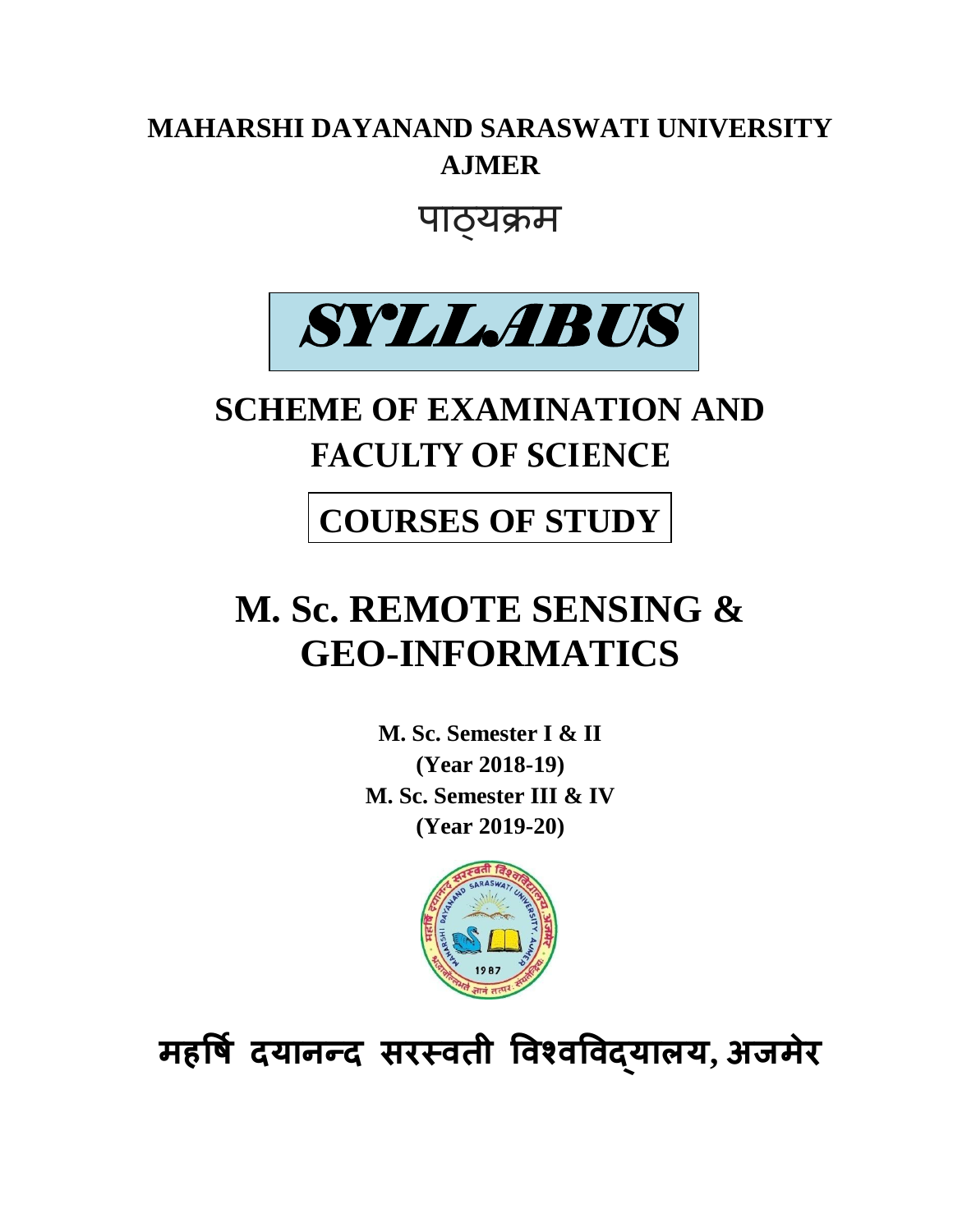## **MAHARSHI DAYANAND SARASWATI UNIVERSITY, AJMER** *SYLLABUS*

*Scheme of Examination and Courses of study*

**M. Sc. Remote Sensing and Geo-Informatics (Semester I) – 2018 M. Sc. Remote Sensing and Geo-Informatics (Semester II) – 2018 M. Sc. Remote Sensing and Geo-Informatics (Semester III) – 2019 M. Sc. Remote Sensing and Geo-Informatics (Semester IV) - 2019**

- 1. Candidates for admission of the Master of Science Remote Sensing and Geo-Informatics degree shall be required to have passed the Bachelor of Science, Bachelor of Computer Application, Engineering or M.A. / M.Sc. in Geography. Candidate should have stereoscopic normal vision. Candidate having a minimum of 55% marks at graduate/ postgraduate level will be eligible for the course and admission will be taken on the merit basis.
- 2. Students of reserves category will be given relaxation in percentage as per university rules.
- 3. The duration of the course is four semesters in two academic years covering two semesters in each year. The course work of the M. Sc. Degree in Remote Sensing and Geo-Informatics shall be in accordance with the scheme of examination and syllabus prescribed.
- 4. The minimum attendance required by a candidate will be as per university rules.
- 5. A candidate for a pass at each of semester examination and shall be required to obtain:
	- a. At least 36% marks in the aggregate of the papers prescribed for the examination and
	- b. At least 36% marks in the practicals.
- 6. Wherever prescribed at the examination, provided that a candidate fails to secure at least 25% marks in each individual paper at the examination he/ she shall be deemed to have failed at the examination notwithstanding having obtained the minimum percentage of marks required in the aggregate for the examination.
- 7. No division will be awarded at the first three semester examination. Division shall be awarded at the end of the second year after four semesters of examination and combined marks obtained at the each semester examination will be taken together as noted below:

**First Division:** 60% of aggregate or above marks taken together.

**Second Division:** 48% of aggregate or above marks taken together.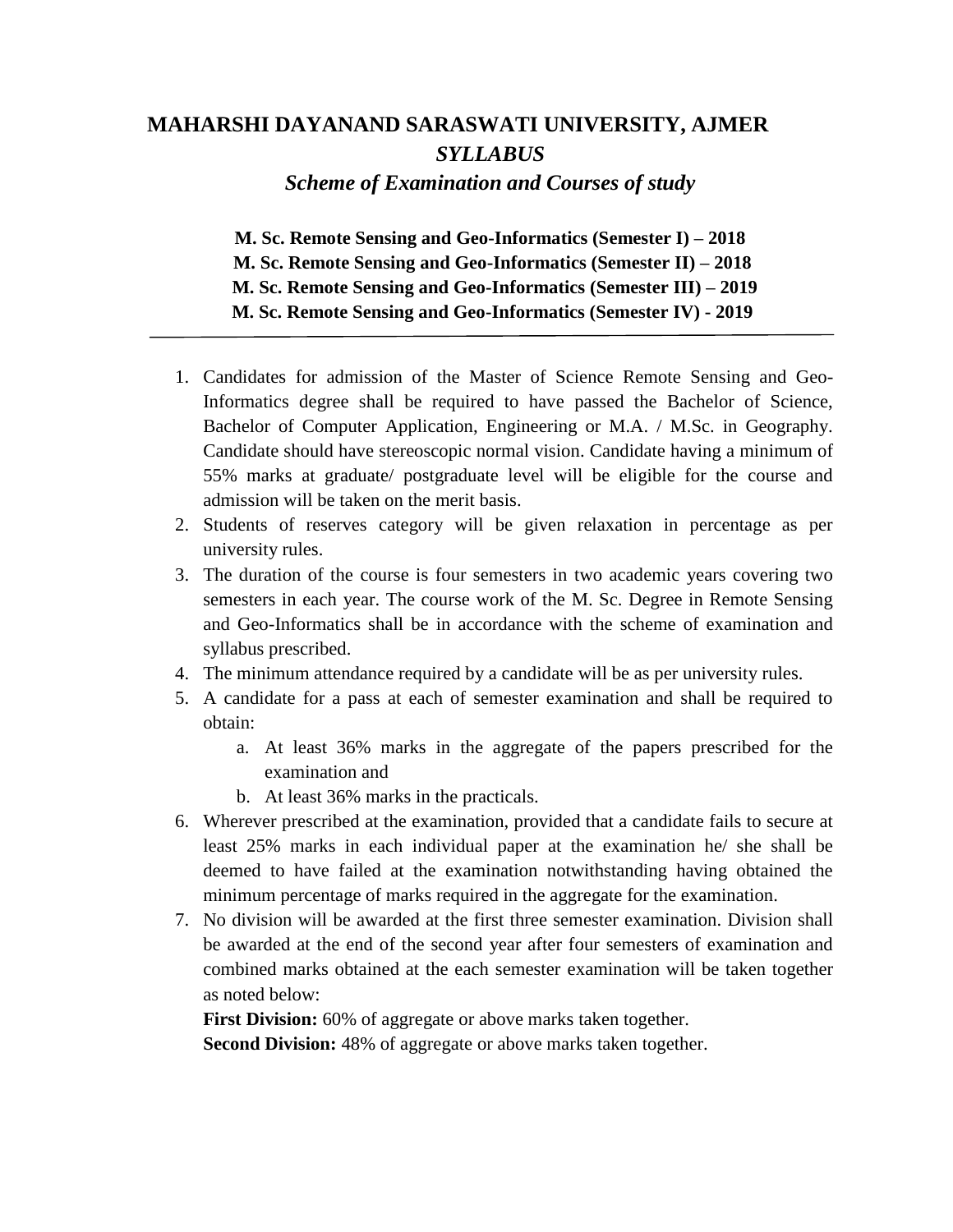8. Educational tours for M. Sc. Students (at least once in two semesters) will be organized to important places related to Remote Sensing and Geo-Informatics interest within or outside the state under the supervision on faculty member/s of the department as per the requirement of the syllabus. The expenses will be borne by the participating students. However, the university will provide Train/ Bus concession as per necessity and university rules. Travelling expenses of the teacher/s will be borne by the university as per rules of TA/ DA.

## **SCHEME OF EXAMINATION**

| Paper                      | <b>Nomenclature</b>                                    | Max.<br>Marks. |
|----------------------------|--------------------------------------------------------|----------------|
| M. Sc. Semester I          |                                                        |                |
| Paper I                    | Principal of Satellite Remote Sensing                  | 50             |
| Paper II                   | Fundamentals of Geographic Information system          | 50             |
| Paper III                  | Geodesy, Projections and Global Position System        | 50             |
| Paper IV                   | Digital Cartography and Topographical Maps             | 50             |
|                            |                                                        |                |
| <b>PRACTICAL</b>           |                                                        | 100            |
|                            | <b>Experimental Work</b>                               | 60             |
|                            | Practical record & Scientific Material Preparation     | 20             |
|                            | Viva voce (Based on Experiments)                       | 20             |
|                            | <b>Total</b>                                           | 300            |
|                            |                                                        |                |
| M. Sc. Semester II         |                                                        |                |
| Paper V                    | Thermal, Microwave and Hyperspectral remote<br>Sensing | 50             |
| Paper VI                   | Aerial Photography and Photogrammetry                  | 50             |
| <b>Paper VII</b>           | Digital Image Processing and Classification of         | 50             |
|                            | <b>Remote Sensing Data</b>                             |                |
| Paper VIII                 | Indian Space Programme and Earth Systems               | 50             |
|                            |                                                        |                |
| <b>PRACTICAL</b>           |                                                        | 100            |
|                            | <b>Experimental Work</b>                               | 60             |
|                            | Practical record, Seminar & Map Preparation            | 20             |
|                            | Viva voce (Based on Experiments)                       | 20             |
|                            | <b>Total</b>                                           | 300            |
|                            |                                                        |                |
| <b>M. Sc. Semester III</b> |                                                        |                |
| Paper IX                   | Spatial Modeling and Analysis in GIS                   | 50             |
| Paper X                    | <b>Basics of Computing and Programming</b>             | 50             |
|                            | Fundamentals                                           |                |
| Paper XI                   | Applied Statistics and Research Methodology            | 50             |
| Paper XII                  | Application of Remote Sensing and Geo-Informatics      | 50             |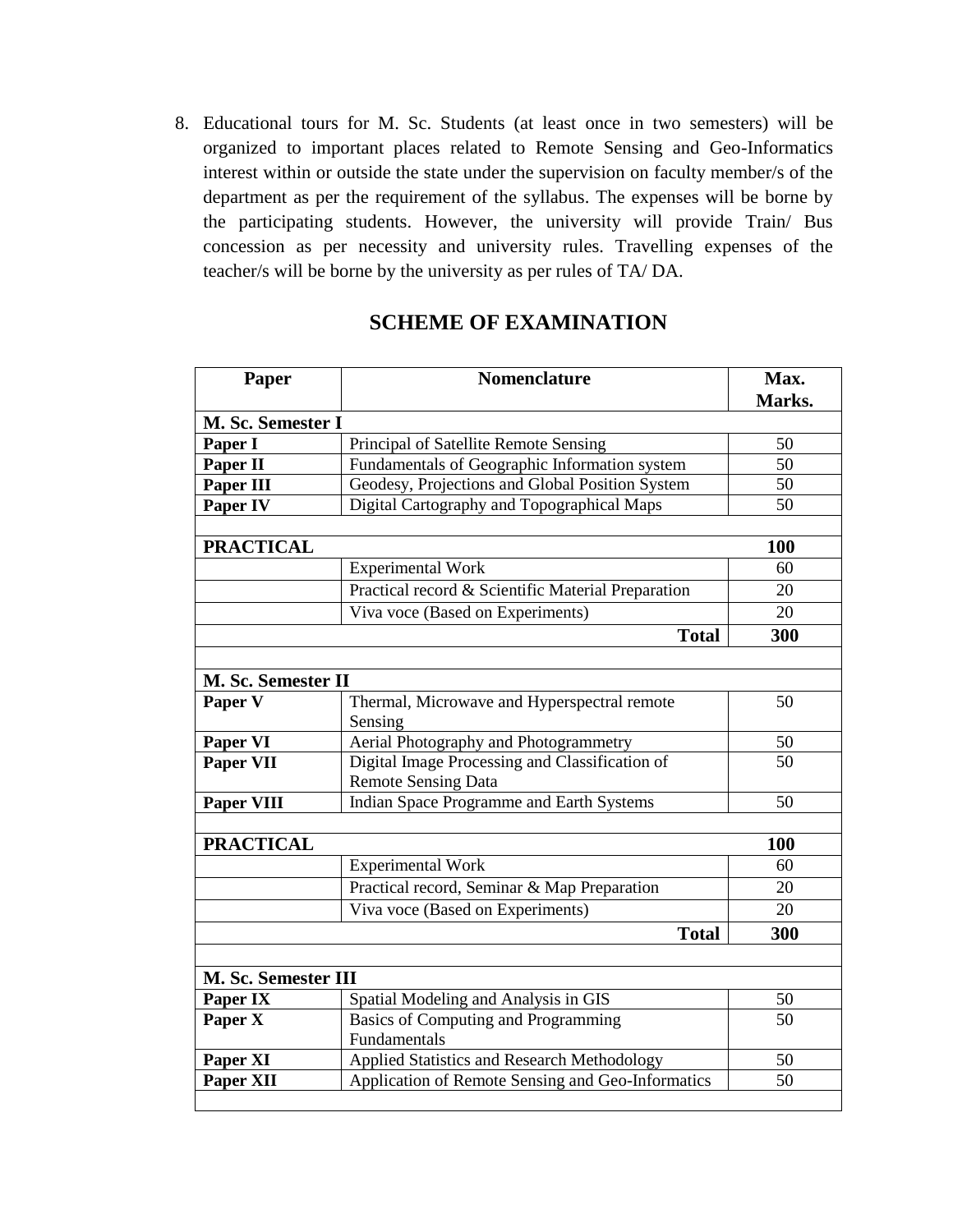| <b>PRACTICAL</b>                   |                                                    | <b>100</b> |
|------------------------------------|----------------------------------------------------|------------|
|                                    | <b>Experimental Work</b>                           | 60         |
|                                    | Practical record & Scientific Material Preparation | 20         |
|                                    | Viva voce (Based on Experiments)                   | 20         |
|                                    | <b>Total</b>                                       | 300        |
|                                    |                                                    |            |
| M. Sc. Semester III                |                                                    |            |
| Dissertation based on Project Work |                                                    | 150        |
| Project Presentation and Viva Voce |                                                    | <b>150</b> |
|                                    | <b>Total</b>                                       | 300        |
|                                    |                                                    |            |
|                                    | <b>Total of M. Sc. All Semesters</b>               | 1200       |

- 1. Practical Examination would be conducted by Board of Examiners consisting of one internal and one external Examiner.
- 2. Dissertation work will be carried out by the candidate from the institute/ company/ NGO related to Remote Sensing and Geo-Informatics to be selected by candidate however recommendation letter will be issued by the Head of Department. The duration of the project will be of one semester of the M. Sc. The dissertation will be submitted in the department under the supervision of the subject expert and one faculty member of department. Evaluation of dissertation work will be done by the internal and external at the time of practical examination of IV semester. The remuneration to external and internal examiner will be paid as per university rules for evaluating project work of each candidate.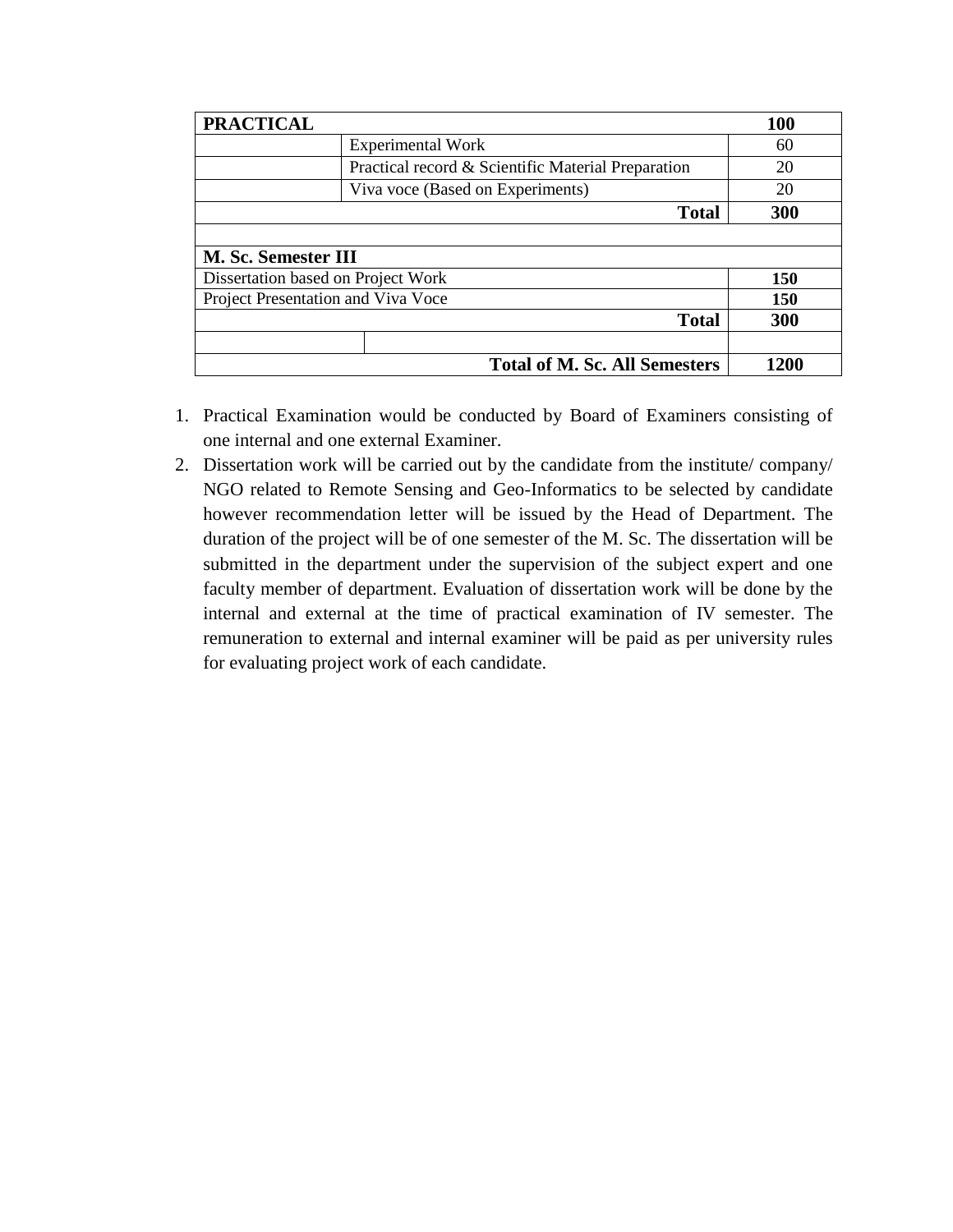## **Semester I**

#### **Papers I: Principle of Satellite Remote Sensing**

#### **Unit: A**

#### **Basic of Remote Sensing:**

Definition of Remote Sensing: History and development, concept and components, advantage and limitations, Remote Sensing in India, Electro-Magnetic Radiation (EMR, EM radiation and EM spectrum, Law of radiation, Interaction of EMR with atmosphere and Earth's surface, Spectral signature- Water, Soil, Vegetation and Snow, Resolution- Spatial, Temporal, Spectral and Radiometric.

#### **Unit: B**

#### **Sensors and Platforms:**

**Sensors-** Remote Sensing sensors and their characteristics, Across track (Whiskbroom) and Along track (Push broom) scanning, Optical mechanical scanners- MSS, TM, LISS, WIFS, PAN; Active and Passive sensors.

**Platforms-** Remote Sensing platforms types and characteristics, Satellite and their characteristics- Geostationary and Sun-synchronous, Satellite mission: IRS satellite series, LANDSAT series, SPOT series, QUICK BIRD, IKONOS, Metrological satellite- INSAT, NOAA, GOES, NIMBUS.

#### **Unit: C**

#### **Image Interpretation:**

Basic principles, Types, Steps and elements, Techniques of visual interpretation and interpretation key, Multidate, Multispectral and multidisciplinary concepts, Ground truth instruments and spectral signature, Requirements of ground truth, Remote Sensing data products and their procurements, Application of Remote Sensing, Real and Ideal Remote Sensing system.

#### **Papers II: Fundamentals of Geographic Information System**

#### **Unit: A**

Definition of GIS, Historical development, Terminology, GIS components, Hardware and software requirements for GIS, Concept of data, Geographic data sources (Remote Sensing, GPS, Maps and Field observations), Data structure in GIS, Type of data (Point, Line and Polygons), Data acquisition procedure, GIS data formats (Raster and Vector), GIS software, GIS workflow, Theoretical framework for GIS, Recent trends in GIS and Future directions.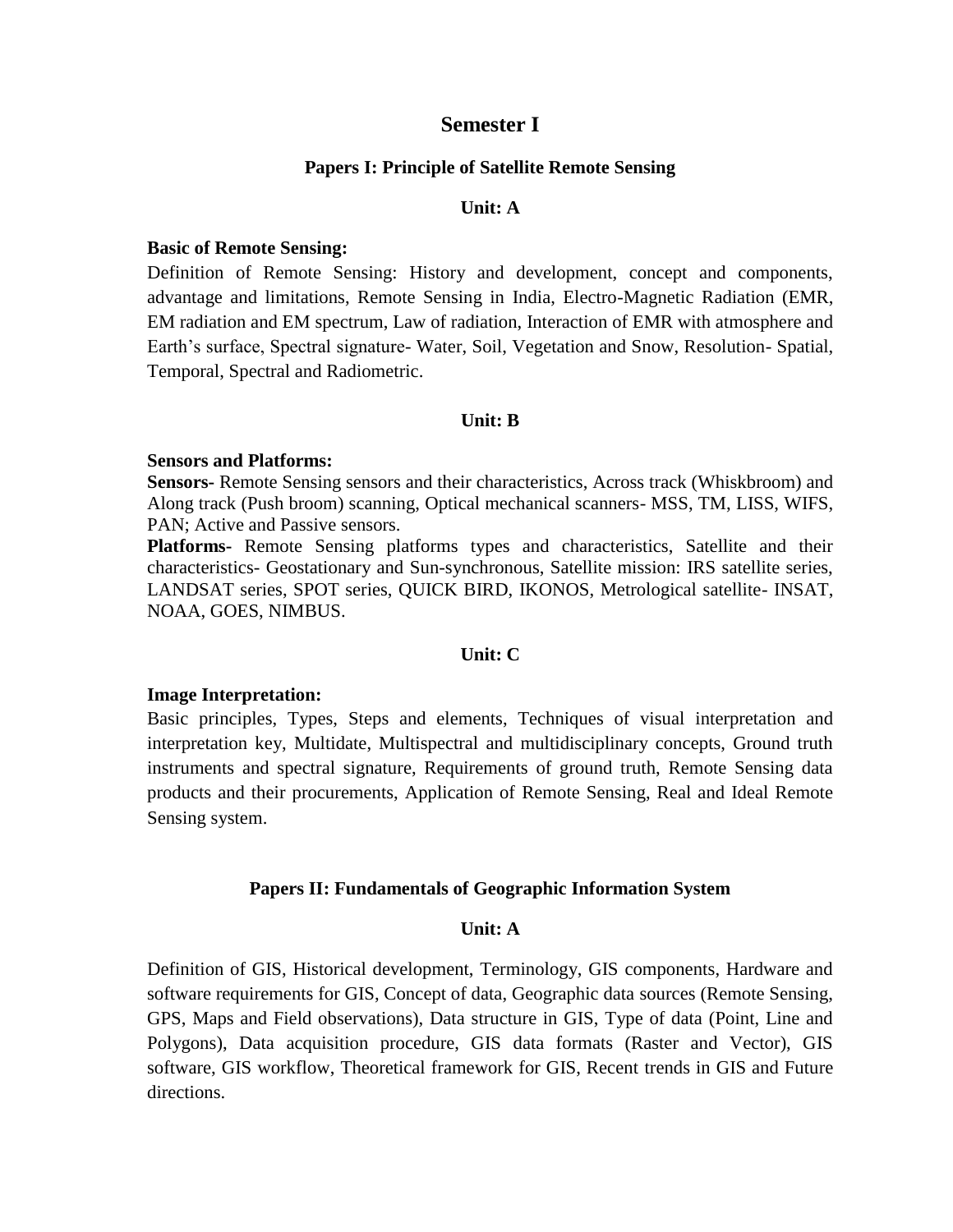Data input methods (Capture, Scanning, Digitization, Creation), Source of errors, Topology, Data quality, Different types of geospatial data (Spatial and Non-Spatial data), Concept of spatial data modeling (Raster and Vector), Object- Based vector data model, Types of spatial data structure (Raster and Vector), Advantage and Disadvantage of various data structure, Database concepts, Development, Implementation and design, database management system (DBMS), Relational database model (RDBMS), Object Oriented database (OODS).

#### **Unit: C**

GIS and Remote data integration, concept and need of integration, Image storage formats, Database query, Concept of SQL and Metadata, Overlay operations, Buffer Analysis, Data quality, Concepts and Models of Network analysis, Digital Elevation Model (DEM), Methods of development and application of DEM, Triangulated Irregular Network (TIN), Geo-visualization, Application of Remote Sensing and Geographic Information System

#### **Papers III: Geodesy, Projections and Global Position System**

#### **Unit: A**

Brief history of Geodesy, Introduction of geodesy, Geoid, Datum and Ellipsoid or Spheroid, Mean sea level, Indian Geodetic system, Coordinate systems, Transformations, Map type, Symbols and Scales, Application of Geodesy, Indian grid system and Map numbering, Earth fixed X, Y and Z, Historical evaluation and spatial information system.

#### **Unit: B**

Basics concepts of map projection, Properties of map to be considered for projection, Geographical coordinate system of Earth, Classification of map projection- Conical, Cylindrical and Azimuthal, Aspect and new points of projections- Transverse Mercator, Lambert Polyconic, Lambert Conical Conformal and UTM projection, UTM zones.

#### **Unit: C**

Introduction to Global Position System (GPS) - Fundamental concepts of GPS, History of GPS development and GPS satellite system, Functional segments of GPS, GPS satellite constellation, GPS positioning type, GPS receivers and codes, antenna, GPS accuracy, Error correction, GPS measuring techniques, signals structure and data.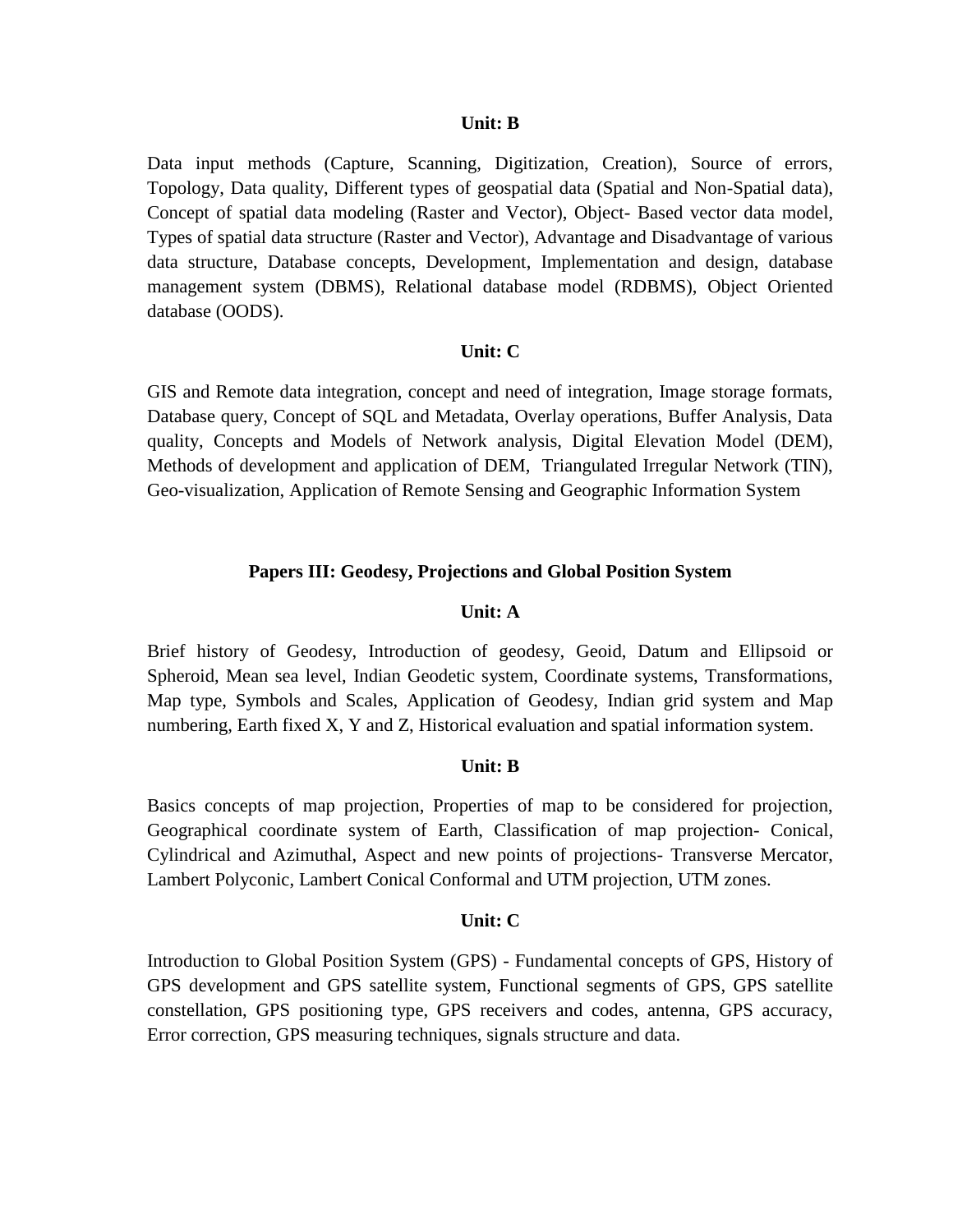Factors affecting of GPS, Methods- static and rapid static, kinematic, Real time kinematic Survey, DGPS, Basic concepts- IRNSS, NAVSTAR, GLONASS, GALILEO, MTSAT, Beidou and GAGAN, Mobile mapping, Applications of GPS.

#### **Papers IV: Digital Cartography and Topographical Maps**

#### **Unit: A**

Introduction to cartography, Nature and scope of cartography, Basic concept of map, Direction and its principles, Elements of digital cartography, principle of digital cartography, Purpose and Classification of map- according to scale, according to amount of topographic details, according to purpose, according to style of construction (Qualitative and Quantitative), Spatial database: Survey of India, NRSA, India-WRIS, BHUVAN, USGS Earth Explore, Census of India, National Information Centre.

#### **Unit: B**

Elements of Digital Cartography- Map scale, Content of map, Map projection, Map Layout, Map Symbols, Use of colors and pattern, Lettering, Generalization of map, Compilation of map; Data models for digital cartographic information, Concepts of cartographic database, Qualitative mapping techniques: Choroschematic and Chorochromatic. Quantitative mapping techniques: Choropleth and Isopleth.

#### **Unit: C**

Introduction of topographical maps, Survey of India maps, Classification of Toposheet, Conventional Sign and Symbol, Interpretation of physical and culture features from topographical map, Triangulated height, Spot height, Bench marks, Relative height, Measurement of distances, directions, Gradients and area, Locating places in topographical maps: Latitudes and Longitudes, Universal Transvers Mercator zones, Four and Six- Figure grid references.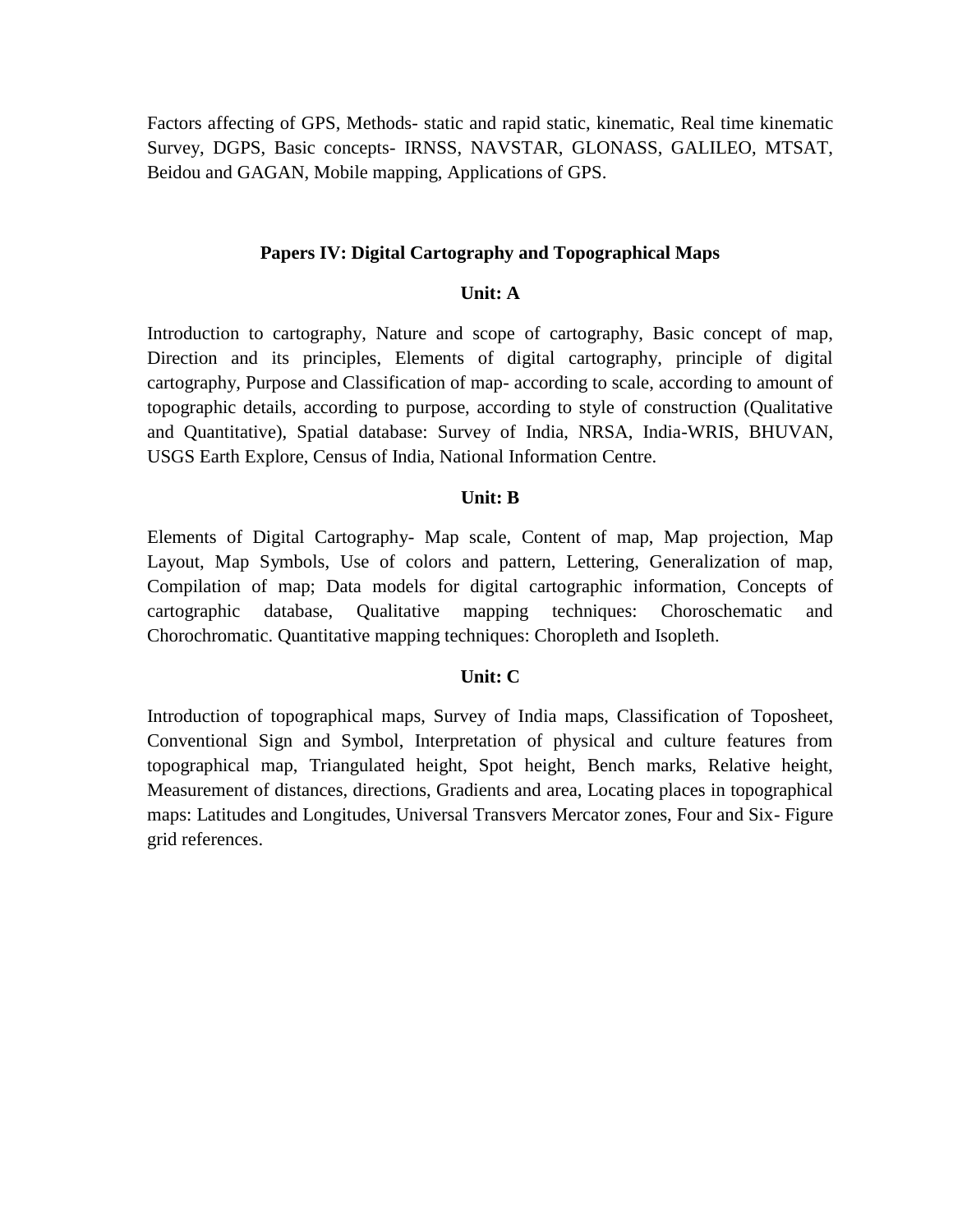## **Practical**

## **1. Visual Image Interpretation**

- a. Interpretation of satellite images derived from Landsat, Spot, QuickBird, PAN, LISS, Wifs etc. and visualizations of satellite image for physical features: Urban, Forest, Agriculture land use, Scrub land, Network patterns etc.
- b. Visual analysis of satellite data and their area calculation using dot grid and planimeters.

## **2.Geographic Information System (GIS) using open source GIS software** *QGIS***:**

Spatial data creation (Point, Line and Polygon), Digitization, Editing, Topology building, Spatial and Non-spatial data integration (Linking of tables and joining tables).

## **3.Mapping and Surveying using GPS and DGPS**

## **4. Cartography and Topographical Maps**

- a. Introduction of topographical maps.
- b. Identification to SOI topographical maps- Numbering, Scale, Grid reference, Sign and Symbol, Color System.
- c. Profile and Identification and representation of Land forms.
- d. Interpretation of physical and culture features from topographical map.
- e. Identification of location through four grid and six grid system
- f. Measurement of distance.
- g. Digital map preparation using Dot, Isopleth and Choropleth.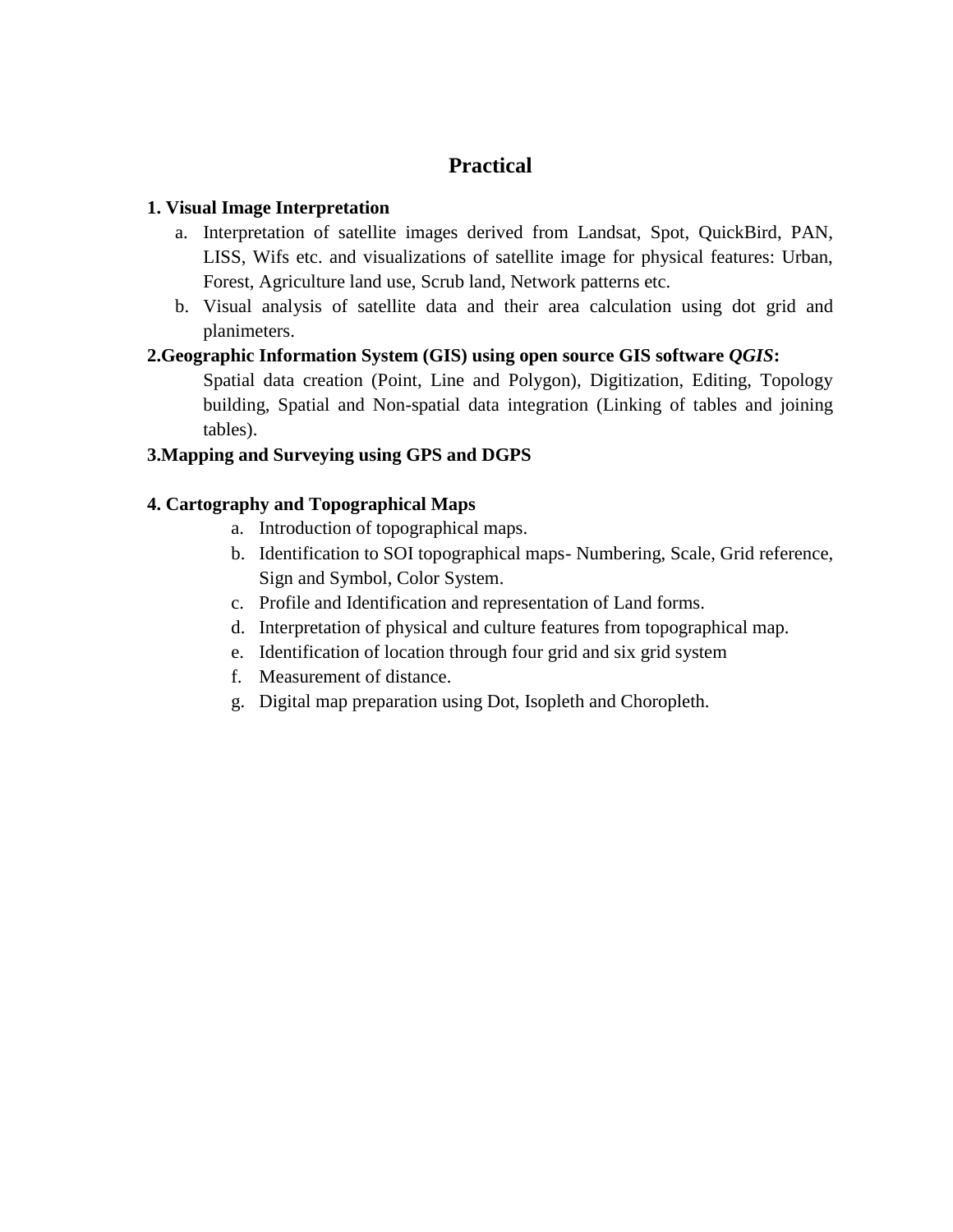## **Semester II**

#### **Papers V: Thermal, Microwave and Hyperspectral Remote Sensing**

## **Unit: A**

Introduction to thermal IR radiation properties and law, Thermal radiation principle, Thermal properties of materials, Characteristics of thermal IR images and Factors affecting thermal imagery- atmospheric and other factors, Thermal Remote Sensing sensors, Thermal data sets: Landsat and ASTER, Application of thermal remote sensing, Qualitative and Quantitative analysis.

#### **Unit: B**

Concepts of microwave remote sensing and its components, Active and Passive microwave system, Backscattering, Cross-Section, Wavelength, Incidence angle, aspect angle, Polarization, Complex dielectric properties, Surface roughness, Surface geometry, Volume scattering, Application of microwave image. LiDAR components, Types and system, Basics concepts of LiDAR, RADAR, SONAR, SAR

#### **Unit: C**

History of Hyperspectral imaging, Spectral radiometry difference between remote sensing, Comparison of Multispectral and Hyperspectral image data, Spectral signature, Hyperspectral types and characterization, Hyperspectral remote sensing atmosphere, Data format and system, Hyperspectral data processing techniques software, Hyperspectral data classification, Techniques for analysis of Hyperspectral data, Hyperspectral remote sensing imagining spectrometers, Sensors, System and Mission, Application of Hyperspectral remote sensing

## **Papers VI: Aerial Photography and Photogrammetry**

#### **Unit: A**

Aerial photography: Definition, Scope, Advantages and Limitation; Specifications of aerial photographs (Vertical and Oblique), Flight planning, Aerial cameras types and their characteristics, Including digital mapping camera,Types and geometry of aerial photographs, Aerial photography, Season and time, Photo Index, Scale of aerial photographs and its determination, Comparison of aerial photographs and Map.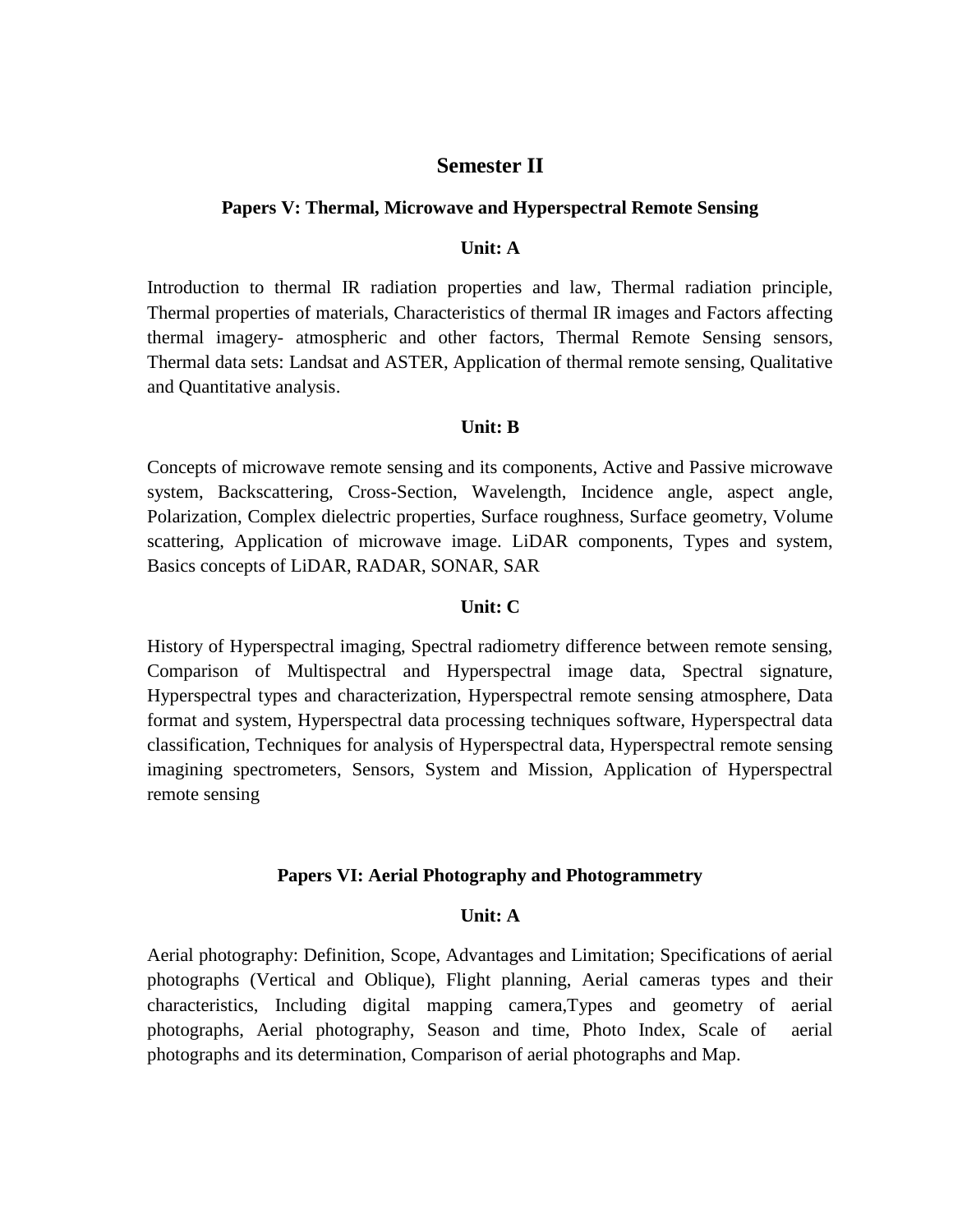Basics concepts of photogrammetry terms, Definition of photogrammetric, Stereovision: Overlap required for stereovision, Binocular vision, Accommodation and Convergence, Stereoscopic viewing, Principle of stereoscope, Pocket and Mirror stereoscopes; Application of photogrammetry, Digital Photogrammetry: methods and principles, Comparison of aerial photo and terrestrial photographs.

#### **Unit: C**

Parallax: Measurement of absolute and differential parallax, Parallax bar and wedge, Measurement of height, principle of floating marks, contouring from stereometric height, Measurement of slopes/ Dips. Stereoscopic exaggeration; model deformation, Elements of exterior and interior orientation,

Aero-Triangulation: Radial line method, graphical mechanical and analytical methods, scaling, GCP and rectification, Plotting

Aerial Mosaic: Uncontrolled, Semi-controlled and controlled mosaics, comparison with maps, Ortho-photographs,

#### **Papers VII: Digital Image Processing and Classification of Remote Sensing Data**

#### **Unit: A**

Basic concepts of digital image and its characteristics, Analog vs. Digital image, Display of digital image, Digital image format (BSQ, BIL and BIP), Image histogram, Look- up table (LUT), Resolution: Spectral, Spatial, Radiometric and Temporal resolutions; Image preprocessing: Radiometric and Geometric correction of remotely sensed data, correction in image processing resampling and interpolation methods (Nearest Neighbor, Bilinear and Cubic Convolution); Image rectification; Number and selection of ground control points (GCPs), Source of image degradation, Image processing system design: Hardware and Software requirements.

#### **Unit: B**

Image enhancement techniques: Overview, Contrast enhancement-Linear and Non-linear, Histogram equalization, Density slicing and Pseudo colors; Spatial filtering techniques-Low pass filters, High pass filters; Edge enhancement and edge detection, image smoothing, Thresholding; Image transformation techniques: Principle component analysis, vegetation indices, Image fusion, Image ratioing, Resolution merge.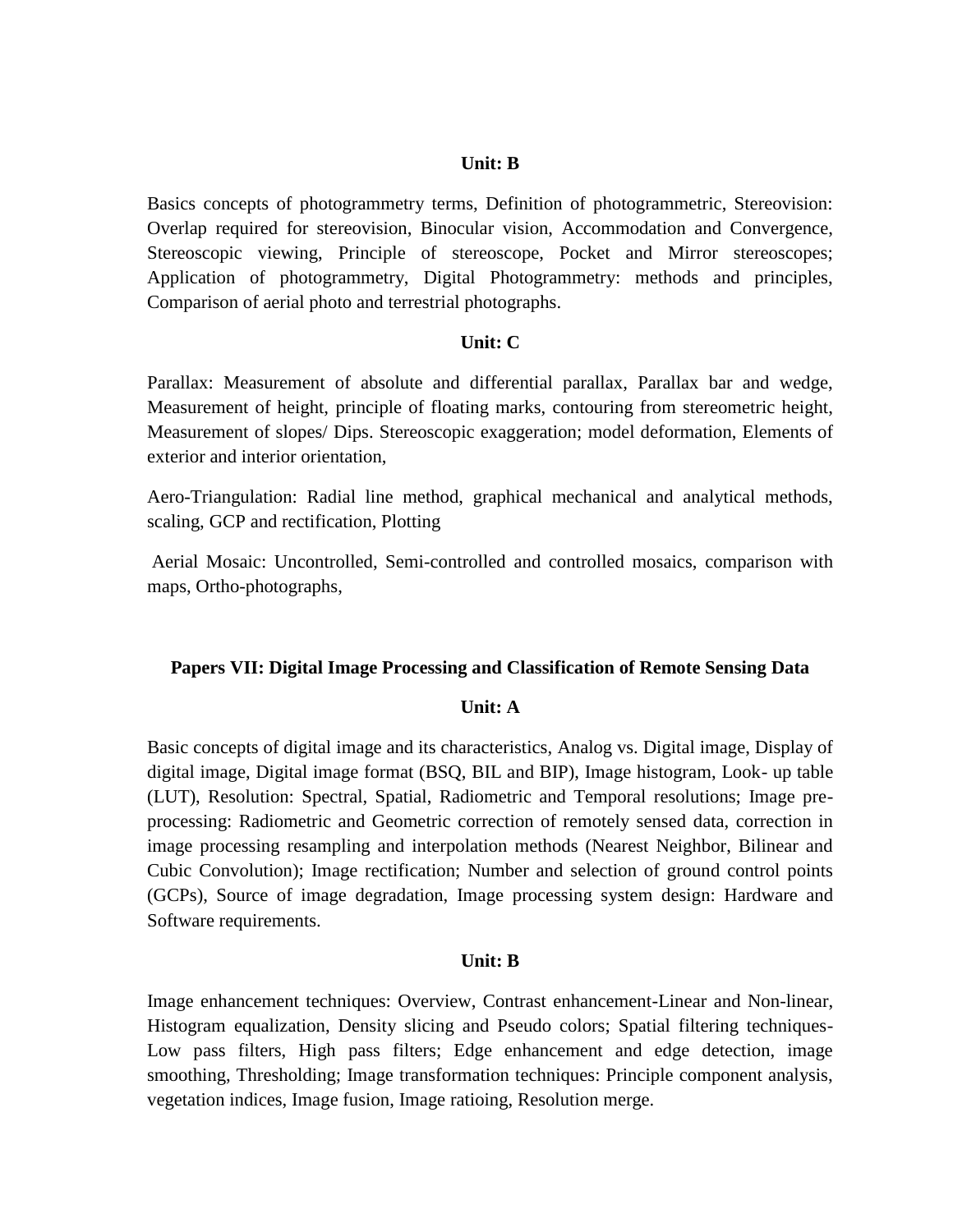#### **Unit: C**

Concept of pattern recognition, Multi spectral pattern recognition, Feature extraction, Signature bank, Concept of image classification, Image classification techniques: Parametric and Non-parametric classifiers, Supervise and unsupervised classification system; Change detection techniques, Advanced Classification Techniques: Hybrid Classification, Artificial Neural Network, Fuzzy Classifiers;Classification accuracy assessment, Error matrix, Advantage and Disadvantage of classification.

#### **Papers VIII: Indian Space Programme and Earth Systems**

#### **Unit: A**

Concept of Indian Space Programme, History of the Indian space programme, Organizational structure of the ISRO and other space research organizations, Milestones in Indian space programme and its major events, Indian Remote Sensing application mission-Natural Resource Management System, Earth observation system, Space application, INSAT application, Forthcoming Indian and foreign Remote Sensing satellites

#### **Unit: B**

#### **Earth's System**

Earth: Orbit, Rotation, Revolution, Time; Oceans: Temperature, Salinity, Density of seawater, Waves, Tides, Currents; Climate and atmosphere: Composition and vertical division of the atmosphere, Vertical and horizontal distribution of temperature, Heat balance, Role of Ozone, Methane and greenhouse gases, CO2 emission, Concepts of the origin of Indian monsoon, El Nino and La Nina, Jet streams, ITCZ (Inter Tropical Convergence Zone), Cyclone and anti-cyclone, Impact of climate change; Landforms: River and related landforms, Aeolian landforms (Wind), Glaciers and glacial landforms.

#### **Unit: C**

Indian Remote Sensing (IRS) series of satellites, orbits, sensors and its application, Communication satellite- INSAT, series of satellites; Launch vehicles of satellite, Launch facilities, Launch vehicles-PSLV, ASLV, GSLV, SLV, GSLV MK-3, RLV-TD, Scramjet Engine-TD, Earth observation mission, satellite communication, satellite navigation, space application and Societal services, IRS data application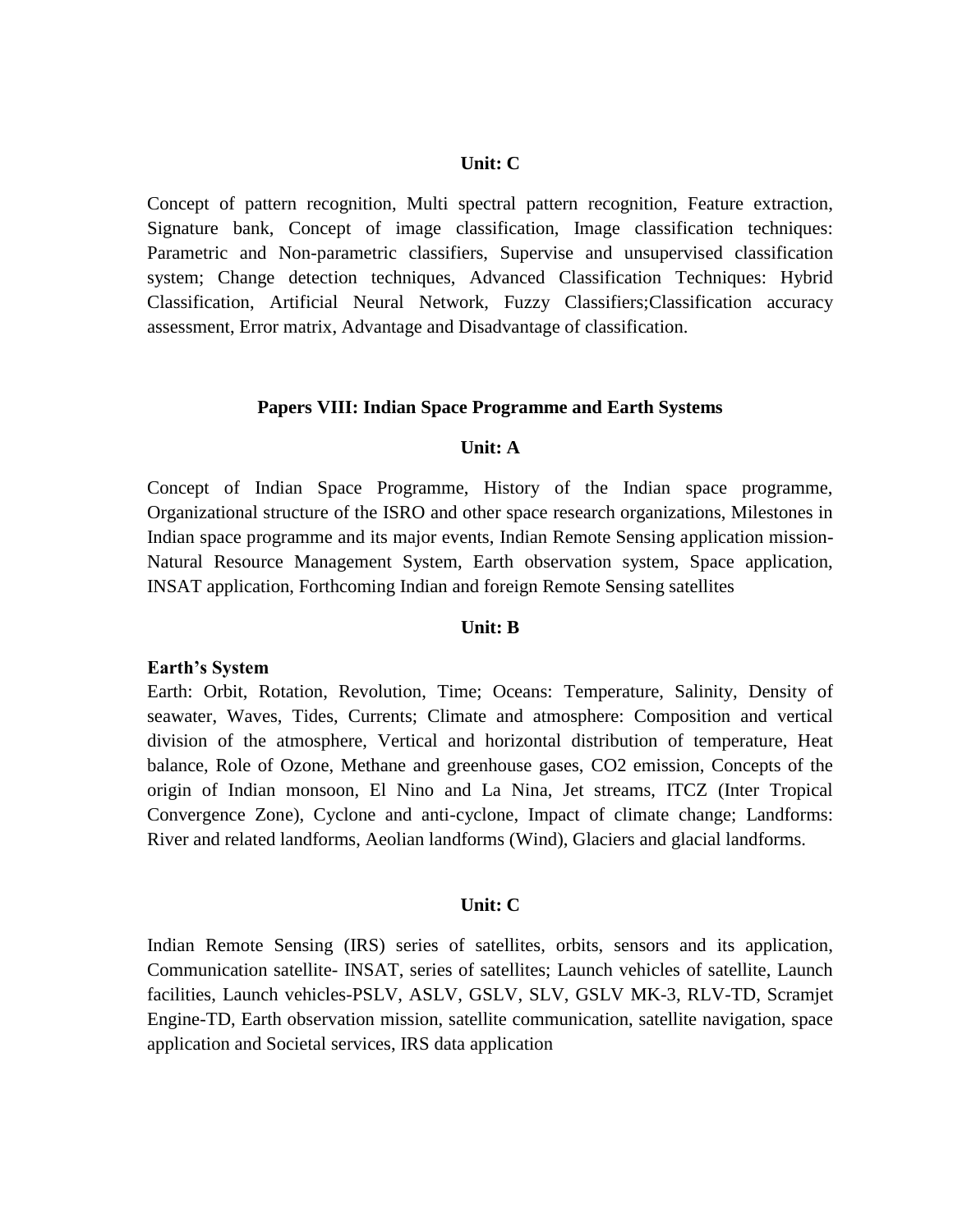## **Practical**

## **1. Aerial Photograph and Photogrammetry**

- a. Study of Aerial stereo photo.
- b. Lens/ Pocket stereoscope.
- c. Identification of Objects.
- d. Determination of photo scale and relief displacement mirror stereoscope and parallax bar.
- e. Annotation of aerial photographs, drawing of flight line, Height measurement of an object using stereo model.
- f. Determination of height of object and slope.
- g. Interpretation of single aerial photograph and comparison with a stereo pair,
- h. Interpretations of aerial photographs for the mapping of geomorphology, land use/ land cover and transport network.

## **2. Digital Image Processing**

- a. Digital conversion- Scanning method.
- b. Reading and display satellite data from BIL, BSQ and BIP format.
- c. Image rectification, Define projection, Reprojection and mosaicking.
- d. Study of histogram and layer information.
- e. Digital database creation- Point, Line and Polygon, Editing, topology building, area and perimeter estimation.
- f. Radiometric enhancement- Linear and Nonlinear stretching, Histogram equalization, LUT stretch and Noise reduction.
- g. Image enhancement technique- Low pass filtering and High pass filtering.
- h. Data compression techniques- PCA.
- i. Resolution merging.
- j. NDVI.
- k. Supervised classification.
- l. Unsupervised classification.
- m. Object-oriented classification.
- n. Accuracy Assessment.
- o. Change detection.
- p. Map composition.
- q. Output preparation, Land use/ Land cover mapping.

## **3. Introduction to open source** *SAGA GIS* **software and exercises.**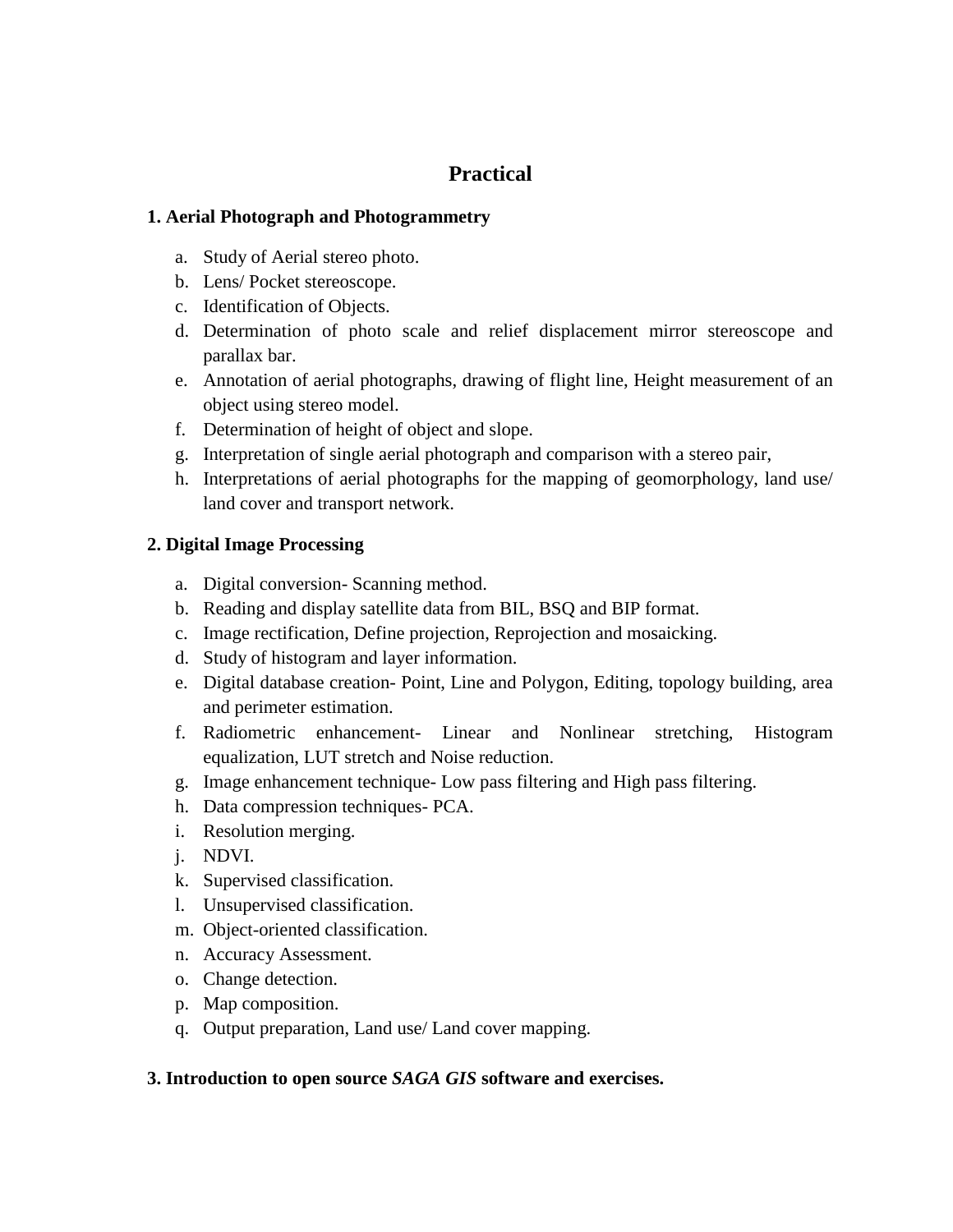## **Semester III**

#### **Papers IX: Spatial Modeling and Analysis in GIS**

## **Unit: A**

Introduction to spatial data analysis, Significance of spatial analysis, Vector based spatial analysis: Overlay operation (Point-in-polygon, Line in-polygon, polygon-in-polygon), Buffering, Spatial measurement, Reclassification, Map manipulation, Thiessen polygons, Nearest Neighbor analysis, Network Analysis

#### **Unit: B**

Raster based spatial analysis: Map algebra, Local, Arithmetic, Focal, Zonal, Global functions, Neighborhood operations, Digital Elevation Model, TIN, Spatial interpolation method: Trend surface analysis, Density Estimation, IDW, Kriging; Gravity modeling, Spatial and Non-spatial query,

#### **Unit: C**

Surface analysis: Contour, Slope, Aspect, Hill shade, Vertical profile, Viewshad, Watershed and surface intersection; Web GIS, 3D and 4D GIS, Mobile GIS, Spatial data warehousing, Spatial data mining, Knowledge based GIS, GIS and integration of other types of data, Application of Remote Sensing based and GIS

#### **Papers X: Basics of Computing and Programming Fundamentals**

#### **Unit: A**

**Fundamental of Computers:** Computer basic, Introduction, Characteristics of computers, Application of computers, Basic component of PC, Computer architecture; Number system: Binary, Decimal, Hexadecimal and octal system, conversion from one system to the other; Binary arthmatic; Addition, Subtraction, Manipulation and Division

**PYTHON:** Introduction to python, History and python features, Indentifies, Reserved words, Comments, Variables and data types; Operators in python: Arthmatic operators, Relational operators, Assigment operator, Logical operators, Membership operators, Indentify operators, Decision making statement, Loop statement.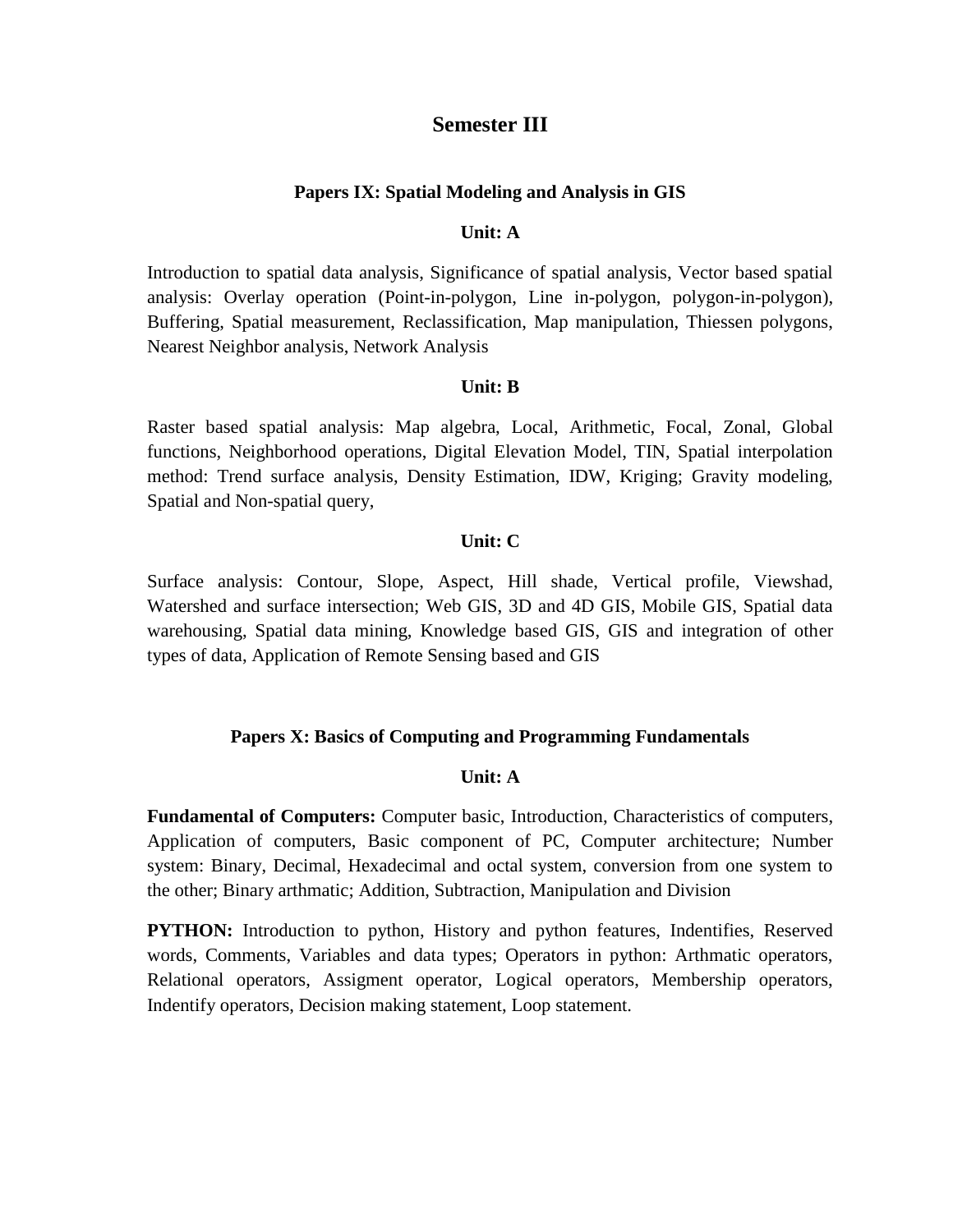**HTML:** Introduction of HTML, Elements, Tags, Attributes, Common Tags, Heading, Paragraph, Formatting, Fonts, Styles, Links, Images, Tables, List, Forms and Frames

**C-Language:** History of C, Introduction of C programming language, Structure of C program, Compilation and execution of C program, Debugging techniques, Data types and size, Variables, Comments, identifiers and key words; Operators: Unary operators, arthmatic and logical operators, Bitwise operators, Assignment operator, Conditional operators; Control statements: if-else, switch, break, continue, go to; Loops: for while, dowhile; Functions: built-in and user-defined, function declaration, define and function call, array and string

#### **Unit: C**

**DBMS:** Introduction: An overview of Database Management System, Database system Vs. file system, Database concepts and architecture; Data modeling using the entity relationship model: ER model concept, ER diagram mapping constraints; key: Primary key, Super key, Candidate key; Relationship one to one, one to many, many to one and many to many.

**SQL:** Introduction, Advantage of SQL, SQL data type, Types and SQL commands, SQL operators, Data base table; Queries: Insert, Update, Delete; select distinct: Where, AND, OR, NOT, Null Value

#### **Papers XI: Applied Statistics and Research Methodology**

#### **Unit: A**

**Statistics:** Basics concepts, Population, Sample, Parameter frequency distribution, Cumulative frequency, Graphics and Diagrammetric representation of data, Techniques of data collection, Primary and Secondary data, Sampling Vs. Population,

Measures of central frequency; Mean, Mode and Median, Standard deviation, Measures of dispersion; Rouge, Quartile deviation, Skewness, Concept of growth rate

Correlation; Coefficient of correlation- Karl pearson and Rank correlation, Regression analysis, Simple Linear, Constructions of Regression line, Multiple Regression and correlation, regression residuals, Estimation of regression line in a Bi- variate distribution, Least squares method, Interpretation of regression coefficients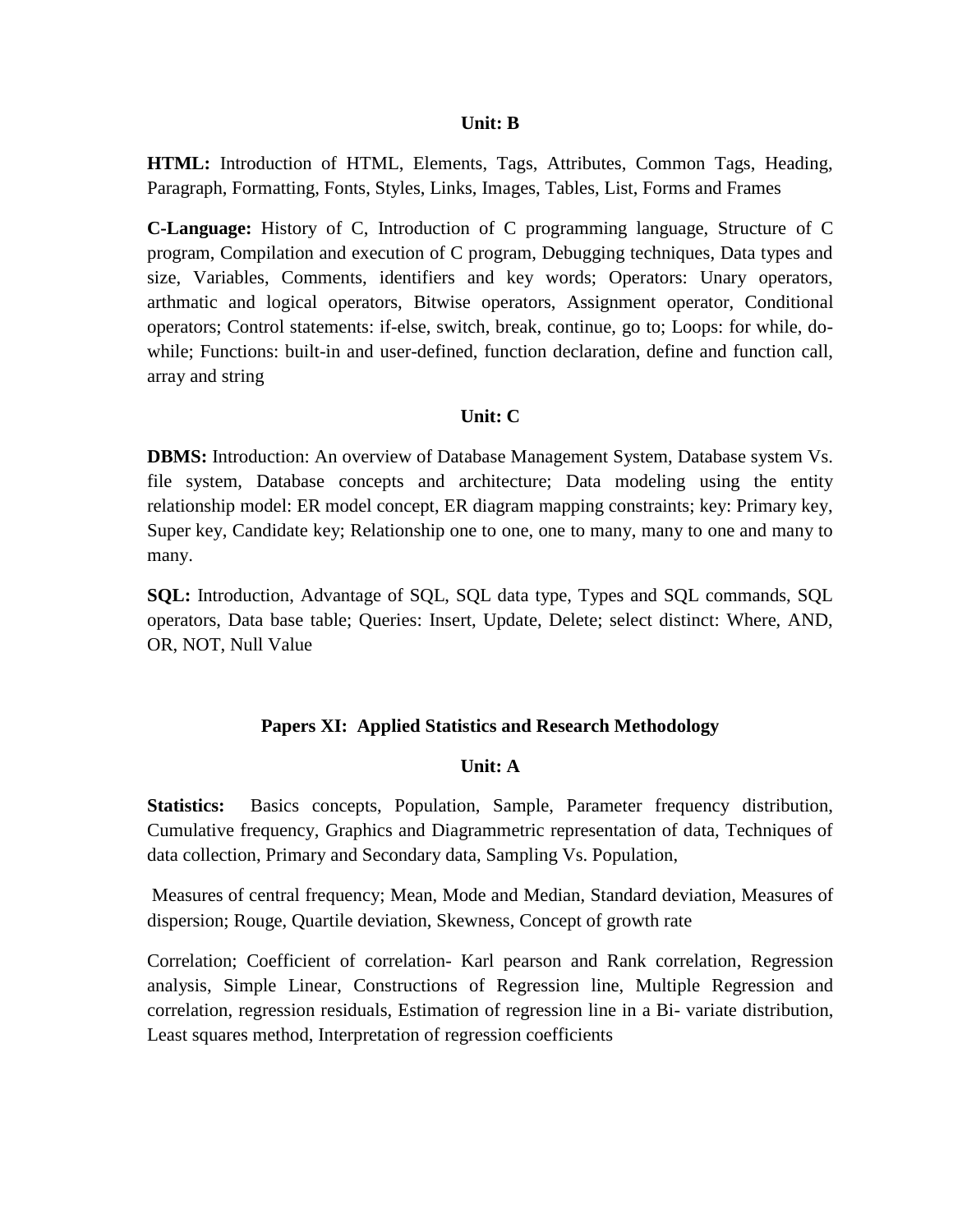**Statistics:** Interpolation- Binomial and Newton's method, Association of attributes and Chi- square test, Goodness of fit test and T-test, F-test, Analysis of variance

Time series analysis; Concepts and components, concepts of probality, Design of experiment introduction of randomized block design, Latin square and factorial design

#### **Unit: C**

**Research:** Basic concepts of research, Objectives, Types of research, Significance of research, Research approach; Research problem: Identification and techniques of defining a research problem, review of literature, Hypothesis; Research design: Exploratory, Descriptive, Experimental, Types of data and sampling techniques, Data analysis and Hypothesis testing, Measurement of research and data

#### **Papers XII: Application of Remote Sensing and Geo-Informatics**

#### **Unit: A**

**Human Settlement and Urban analysis:** Settlement types and patterns, Urban Land use classification and change detection analysis, urban master plan, Solid waste management, Urban sprawl and urban planning, Utility mapping, Slum management and Smart city, urban hazard and risk Management.

**Rural Development:** Concepts of rural area, Facts, Major issues and rural development, Need for rural development, Rural infrastructure development (Housing, Drinking, Water supply, Road network), Study of poverty alleviation programs implementation, Governance of rural information and communication technology, Sustainable rural development

#### **Unit: B**

**Agriculture, Forestry and Climate Change:** Importance of remote sensing in agriculture and forestry, crop yield and acreage estimation, Draught assessment and monitoring, Forest types and classification, Wild life management, Agro-Climatic zoning, Forest management system, Land degradation and erosion, Desertification

**Environmental Studies:** Resources management, Concepts and definitions, Resource classification system, Resource area management, resource conservation and planning for development, Land use Land cover classification.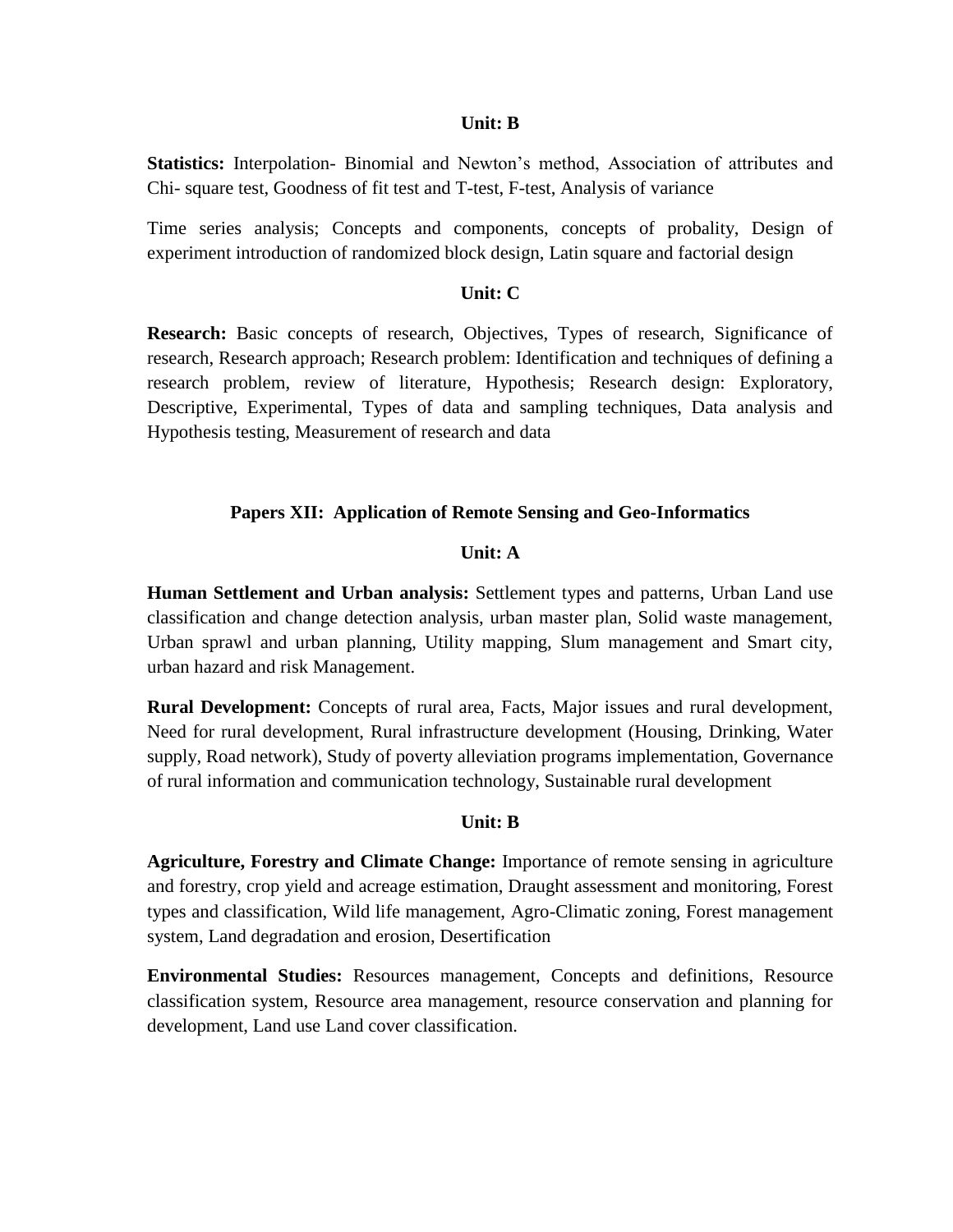**Disaster Management:** Introduction of disaster management, Natural disaster management plans, Risk analysis of natural disaster and hazard estimations, Types of Natural disaster and nature of impacts

## **Unit: C**

**Water Resources Management:** Basic concepts of water resources, Hydrological cycle, Issues in water resources development, management and utilization, Watershed definition and scope, watershed conservation planning and management, Runoff estimates from watersheds, Watershed modeling for sustainable development, Watershed approach for natural resource management, Hydrological modeling.

**Surface and Ground Water Exploration:** Classification of stream, catchment and basin, Ground water prospecting, Ground water exploration and factors affecting ground water occurrence, Ground water resources estimation and production, pollution of the ground water resource, Application of remote sensing for the ground water exploration, Special Reference to Arid Region of Rajasthan.

## **Practical**

## **1. Exercises based on ARC GIS and Software prepared by ISRO for combined image processing and GIS**

- a. Overview of ArcGIS- Arc Map, Arc Catalog, Arc Toolbox.
- b. Create spatial data (Shapefile) and Geodatabase in Arc Catalog.
- c. On screen digitization, editing features, modifying and attributes editing.
- d. Projection and Reprojection of spatial data.
- e. Maintaining database.
- f. Spatial and Attribute query and analysis.
- g. **Vector Analysis-** Clip, Merge, Erase, Buffer, Split, Append, Intersection, Joining tables, Thiessen polygon, Dissolving and Create point shapefile of X, Y coordinates.
- h. **Surface Analysis-** TIN, Contour, Slope, Aspect, Hill shade, View shade, Generate drainage and watershed modeling in DEM.
- i. Topology building.
- j. Network Analysis.
- k. Map design and Map composition.

#### **2. Exercises based on Programming**

#### **A. List of Programs (C Language)**

- a. Program to Print an Integer (Entered by the User).
- b. Program to Add Two Integers.

Program to Multiply two Floating Point Numbers.